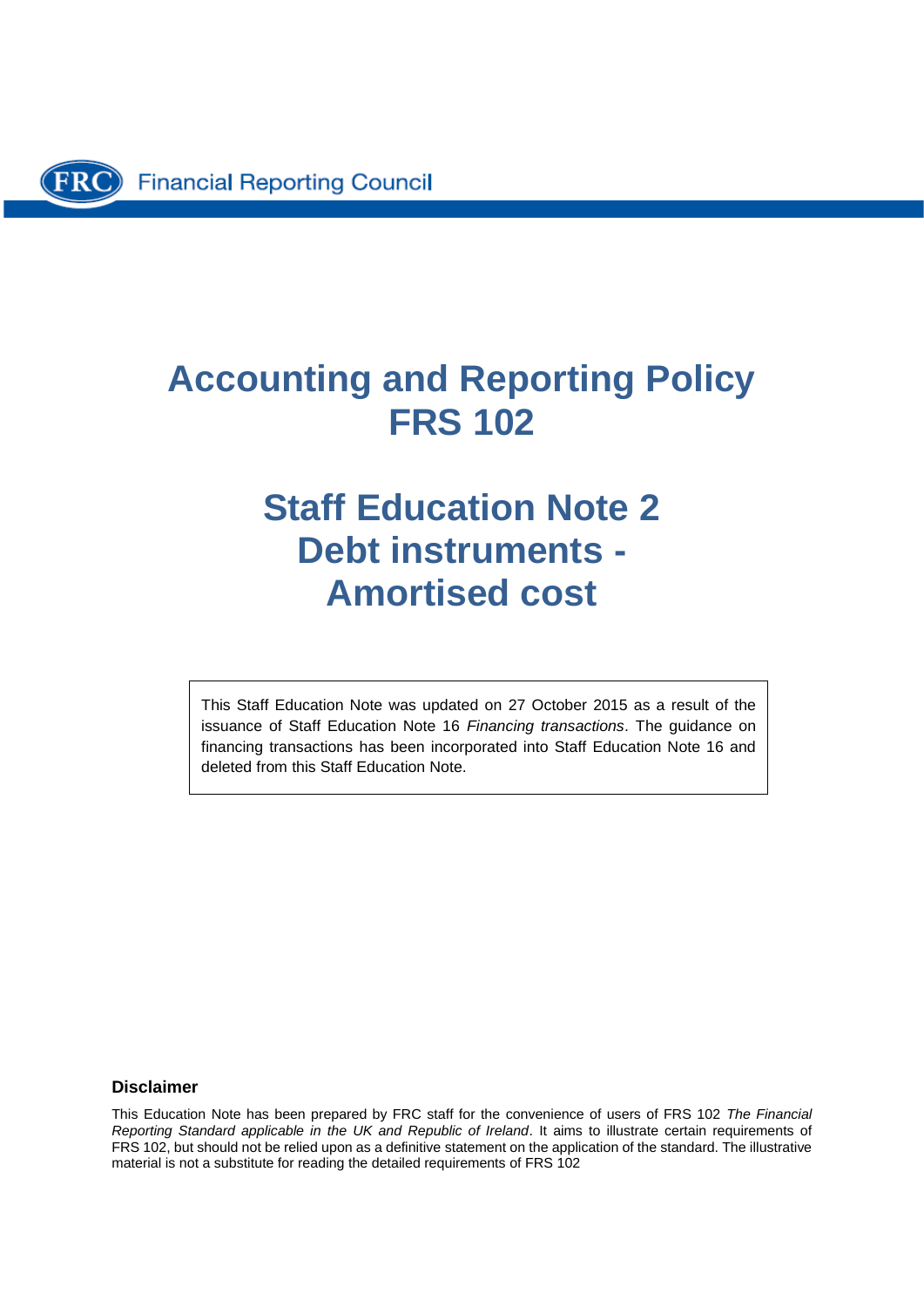# **Contents**

# Page

| Current trade debtors (receivables) and trade creditors (payables)  4 |  |
|-----------------------------------------------------------------------|--|
|                                                                       |  |
|                                                                       |  |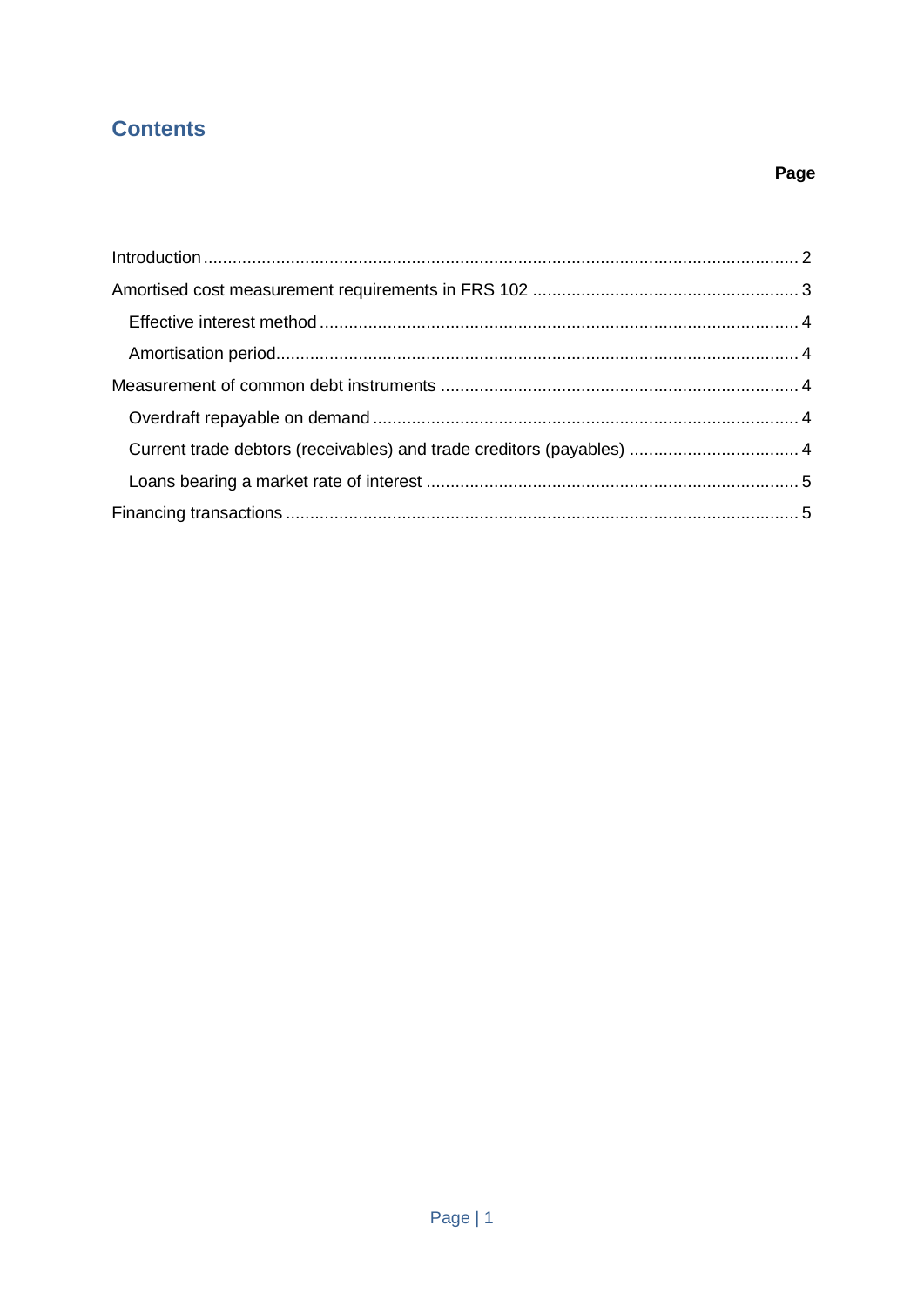## <span id="page-2-0"></span>**Introduction**

FRS 102 *The Financial Reporting Standard applicable in the UK and Republic of Ireland*, Section 11 *Basic Financial Instruments* requires that basic debt instruments, which include basic types of loans and other receivables and payables, shall be measured at amortised cost using the effective interest method. This Education Note discusses aspects of the application of the amortised cost measurement requirements in FRS 102 and indicates whether entities should expect accounting differences on transition when applying the amortised cost measurement requirements of FRS 102 for the first time. This Education Note is written from the perspective of reporting entities that do not apply FRS 26 (IAS 39) *Financial instruments: recognition and measurement* and assumes that pre-transition accounting policies are based on the requirements of FRS 4 *Capital instruments*.

This Education Note highlights some common key areas for consideration when transitioning to FRS 102, but is not in any way meant to be exhaustive and should therefore not be used as a substitute for a thorough analysis.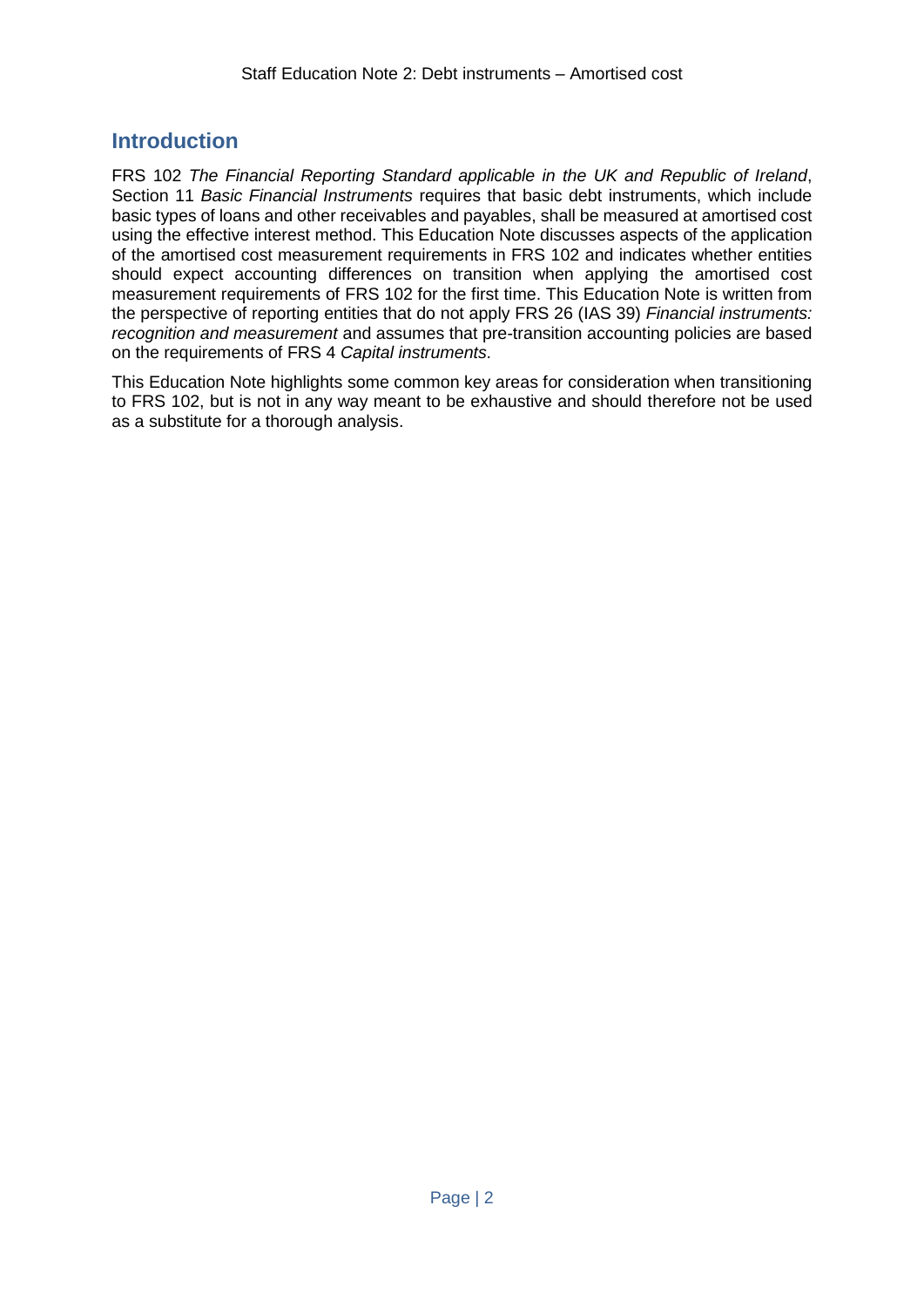### <span id="page-3-0"></span>**Amortised cost measurement requirements in FRS 102**

Paragraphs 11.15 to 11.20 of FRS 102 provide guidance on how to calculate amortised cost using the effective interest method. Paragraphs 11.15 and 11.16 are reproduced below:

- *11.15 The amortised cost of a financial asset or financial liability at each reporting date is the net of the following amounts:*
	- *(a) the amount at which the financial asset or financial liability is measured at initial recognition;*
	- *(b) minus any repayments of the principal;*
	- *(c) plus or minus the cumulative amortisation using the effective interest method of any difference between the amount at initial recognition and the maturity amount;*
	- *(d) minus, in the case of a financial asset, any reduction (directly or through the use of an allowance account) for impairment or uncollectability.*

*Financial assets and financial liabilities that have no stated interest rate (and do not constitute a financing transaction) and are classified as payable or receivable within one year are initially measured at an undiscounted amount in accordance with paragraph 11.14(a). Therefore, (c) above does not apply to them.*

- *11.16 The effective interest method is a method of calculating the amortised cost of a financial asset or a financial liability (or a group of financial assets or financial liabilities) and of allocating the interest income or interest expense over the relevant period. The effective interest rate is the rate that exactly discounts estimated future cash payments or receipts through the expected life of the financial instrument or, when appropriate, a shorter period, to the carrying amount of the financial asset or financial liability. The effective interest rate is determined on the basis of the carrying amount of the financial asset or liability at initial recognition. Under the effective interest method:*
	- *(a) the amortised cost of a financial asset (liability) is the present value of future cash receipts (payments) discounted at the effective interest rate; and*
	- *(b) the interest expense (income) in a period equals the carrying amount of the financial liability (asset) at the beginning of a period multiplied by the effective interest rate for the period.*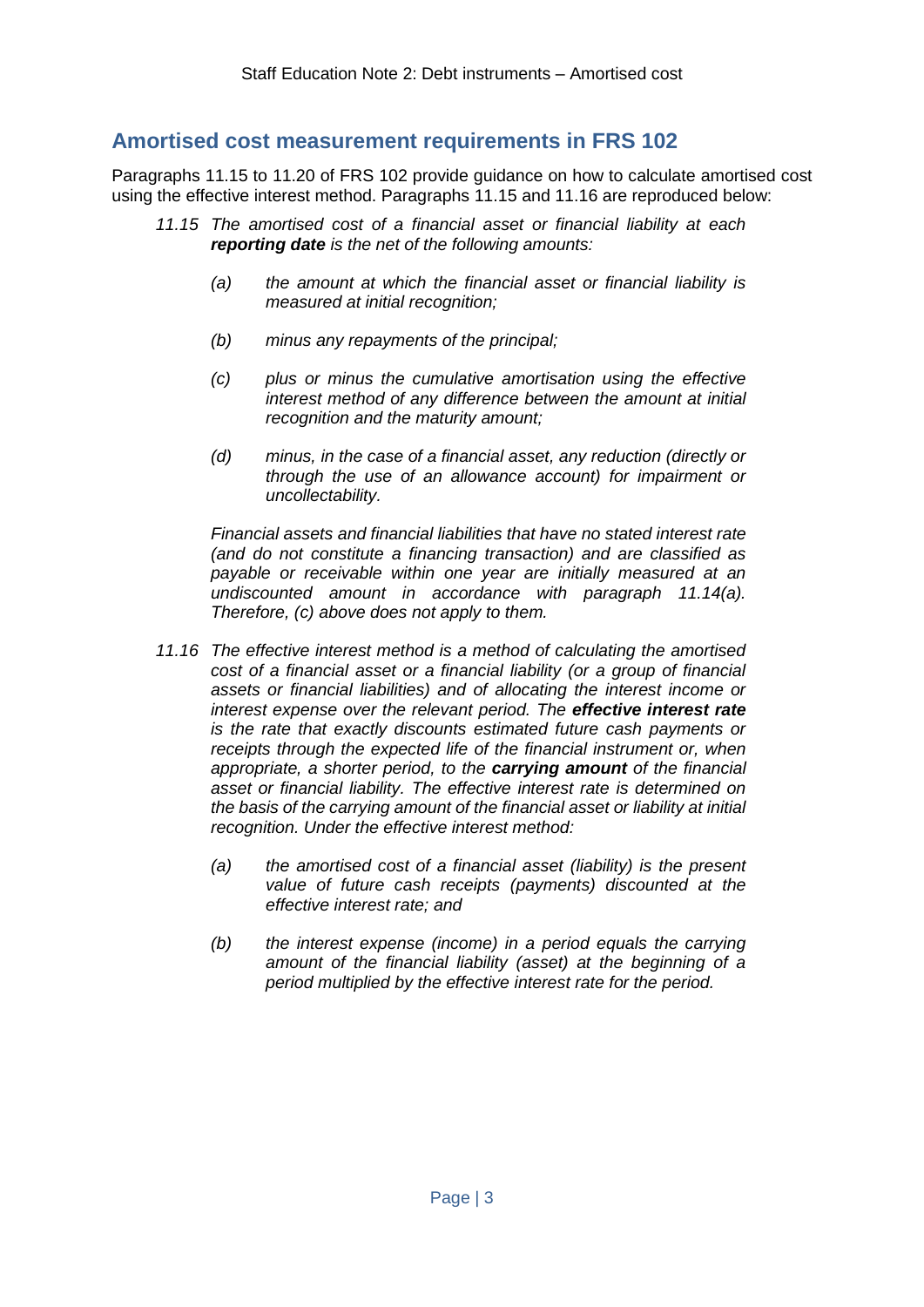#### <span id="page-4-0"></span>**Effective interest method**

In accordance with paragraph 11.14(a) of FRS 102 debt instruments that meet the conditions of paragraphs 11.8(b) and 11.9 shall, following initial recognition, be measured at amortised cost using the effective interest method. Debt instruments include basic types of financial assets and liabilities, eg trade receivables and payables and variable or fixed rate loans. Please note that paragraph 11.14(b) also provides an alternative accounting treatment and entities may elect to measure their debt instruments at fair value which is not discussed further in this document.

Paragraphs 11.15 and 11.16 of FRS 102 (reproduced above) set out the basic principles of an amortised cost calculation and describe how the effective interest method should be applied. The effective interest rate of a debt instrument may equal its coupon rate, but, often an entity will also incur other costs or receive other income associated with the instrument, eg finance charges or premiums and discounts which affect the effective interest rate. The effective interest rate includes, besides interest, other related finance fees and charges (refer also to paragraph 11.18 of FRS 102). Please also refer to the example of an amortisation cost calculation in Section 11 of FRS 102.

It is not expected that accounting differences will arise in respect of the determination of the effective interest rate when transitioning to FRS 102, since similar principles apply under FRS 4 *Capital Instruments*, provided the interest rate of the loan is a market rate of interest (see Staff Education Note 16 *Financing transactions* for the measurement requirements applying to loans with a below market rate of interest)).

#### <span id="page-4-1"></span>**Amortisation period**

In order to calculate the effective interest rate, an entity has to determine the expected life of the debt instrument. A shorter period than the expected life should be used under certain circumstances. This is typically the case when certain fees, finance charges or other transaction costs relate to a period shorter than the expected life of the debt instrument (paragraphs 11.16 and 11.18 of FRS 102).

On transition, entities should assess whether amortisation periods used to calculate the effective interest rate are in accordance with the requirements of FRS 102. Generally no accounting difference is expected, however, in some specific situations, eg debts with early redemption options differences may arise.

### <span id="page-4-2"></span>**Measurement of common debt instruments**

#### <span id="page-4-3"></span>**Overdraft repayable on demand**

If a creditor has the right to demand repayment at any time, the borrower measures the liability at the undiscounted amount of cash repayable.

A standard bank overdraft repayable on demand would be measured at the principal amount of the overdraft.

#### <span id="page-4-4"></span>**Current trade debtors (receivables) and trade creditors (payables)**

Under FRS 102, trade receivables (debtors) and trade payables (creditors) are recognised at the transaction price (unless the arrangement is a financing transaction as described in paragraph 11.13 of FRS 102, see Staff Education Note 16 for more detail), which in most cases is the invoiced amount (refer to the examples in paragraph 11.13 of FRS 102). In accordance with paragraph 11.14(a) of FRS 102 receivables and payables due within one year continue to be measured after their initial recognition at the undiscounted amount of